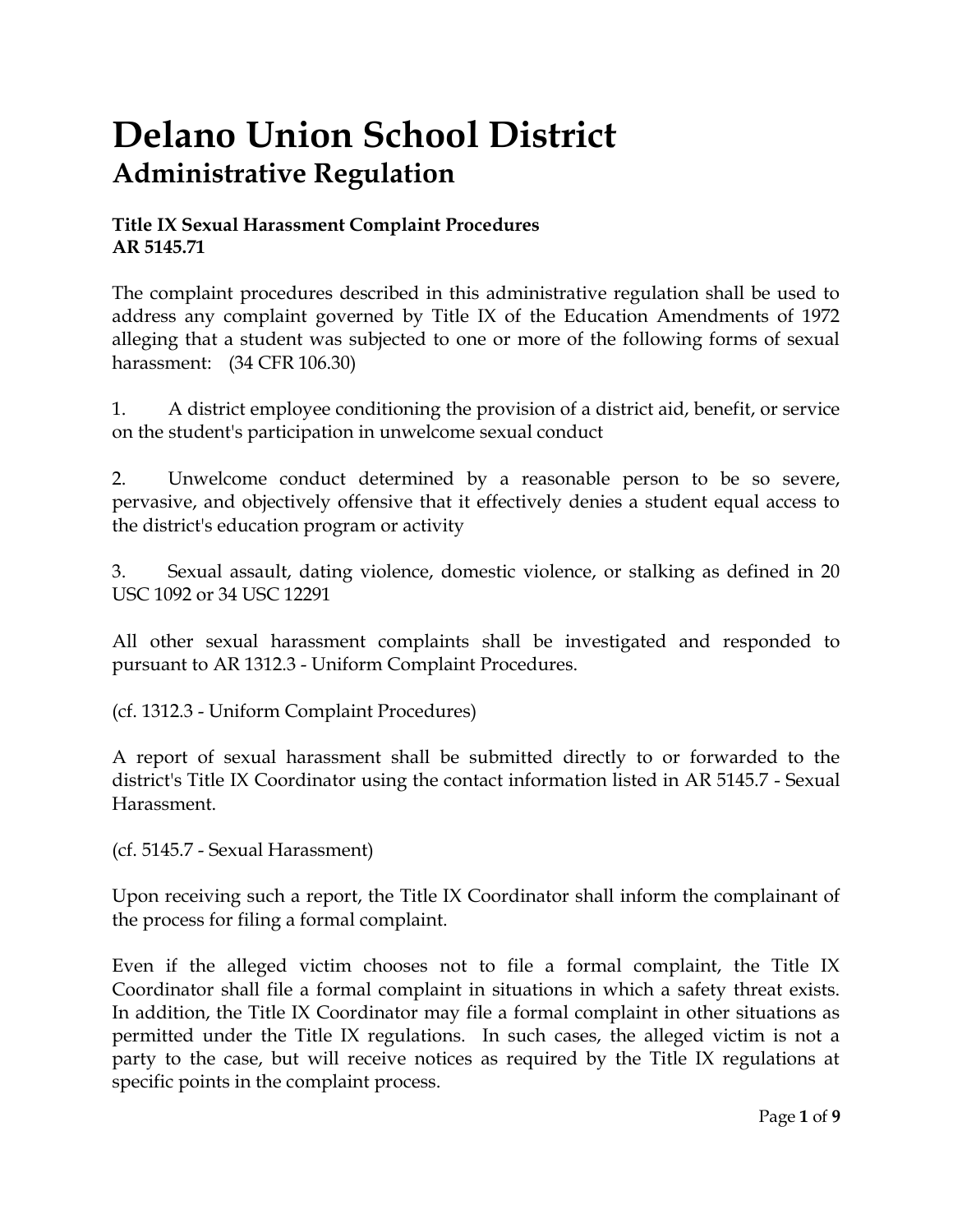A formal complaint, with the complainant's physical or digital signature, may be filed with the Title IX Coordinator in person, by mail, by email, or by any other method authorized by the district. (34 CFR 106.30)

The Superintendent or designee shall ensure that the Title IX Coordinator, investigator, decision-maker, or a facilitator of an informal resolution process does not have a conflict of interest or bias for or against complainants or respondents generally or an individual complainant or respondent, and that such persons receive training in accordance with 34 CFR 106.45. (34 CFR 106.45)

#### Supportive Measures

Upon receipt of a report of Title IX sexual harassment, even if a formal complaint is not filed, the Title IX Coordinator shall promptly contact the complainant to discuss the availability of supportive measures which are nondisciplinary, nonpunitive, and do not unreasonably burden the other party. Such measures may include, but are not limited to, counseling, course-related adjustments, modifications of class schedules, mutual restrictions on contact, increased security, and monitoring of certain areas of the campus. The Title IX Coordinator shall consider the complainant's wishes with respect to supportive measures. (34 CFR 106.30, 106.44)

#### Emergency Removal from School

On an emergency basis, the district may remove a student from the district's education program or activity, provided that the district conducts an individualized safety and risk analysis, determines that removal is justified due to an immediate threat to the physical health or safety of any student or other individual arising from the allegations, and provides the student with notice and an opportunity to challenge the decision immediately following the removal. This authority to remove a student does not modify a student's rights under the Individuals with Disabilities Education Act or Section 504 of the Rehabilitation Act of 1973. (34 CFR 106.44)

If a district employee is the respondent, the employee may be placed on administrative leave during the pendency of the formal complaint process. (34 CFR 106.44)

#### Dismissal of Complaint

The Title IX Coordinator shall dismiss a formal complaint if the alleged conduct would not constitute sexual harassment as defined in 34 CFR 106.30 even if proved. The Title IX Coordinator shall also dismiss any complaint that did not occur in the district's education program or activity or did not occur against a person in the United States,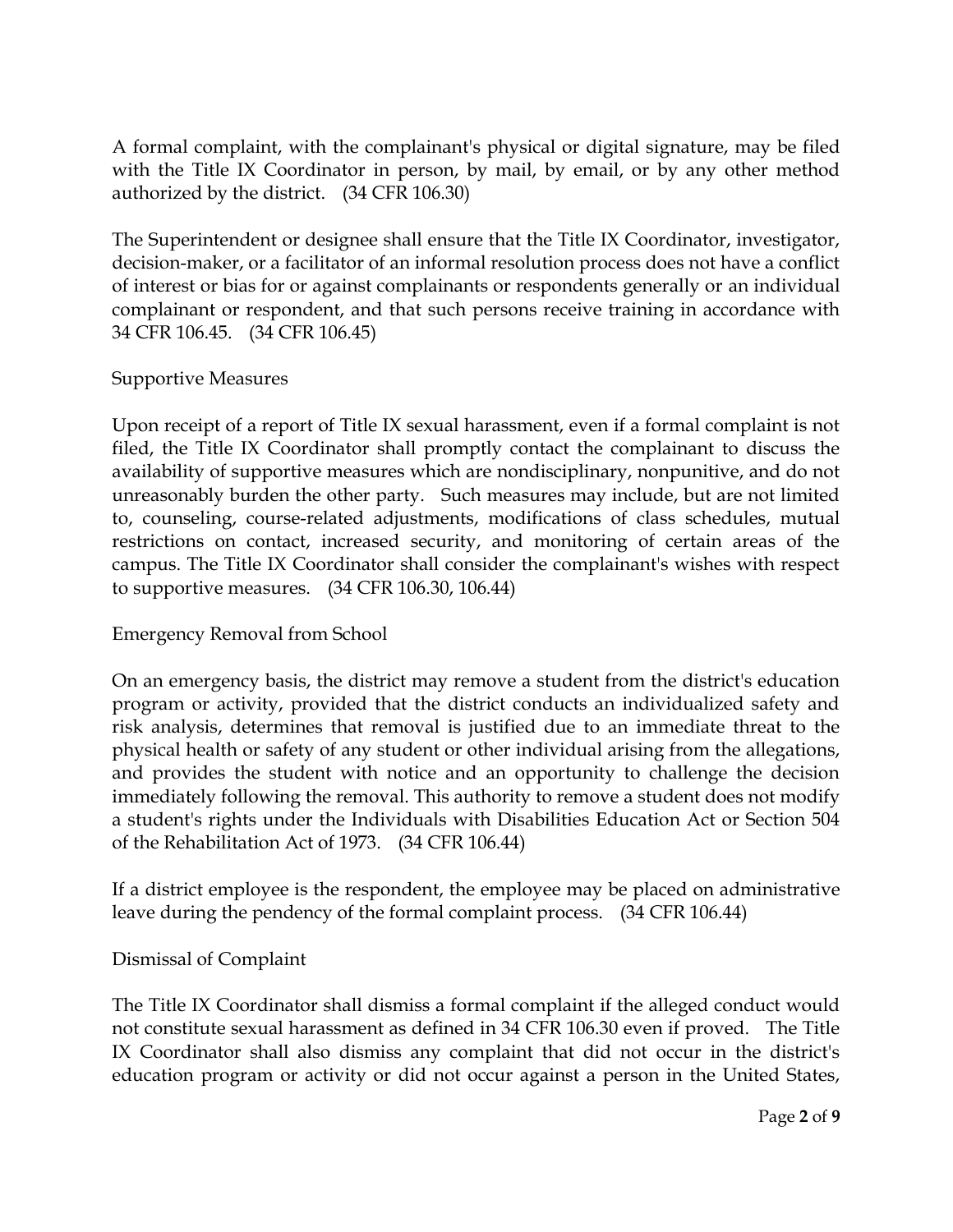and may dismiss a formal complaint if the complainant notifies the district in writing that the complainant would like to withdraw the complaint or any allegations in the complaint, the respondent is no longer enrolled or employed by the district, or sufficient circumstances prevent the district from gathering evidence sufficient to reach a determination with regard to the complaint. (34 CFR 106.45)

Upon dismissal, the Title IX Coordinator shall promptly, and simultaneously to the parties, send written notice of the dismissal and the reasons for the dismissal. (34 CFR 106.45)

If a complaint is dismissed on the grounds that the alleged conduct does not constitute sexual harassment as defined in 34 CFR 106.30, the conduct may still be addressed pursuant to BP/AR 1312.3 - Uniform Complaint Procedures as applicable.

## Informal Resolution Process

When a formal complaint of sexual harassment is filed, the district may offer an informal resolution process, such as mediation, at any time prior to reaching a determination regarding responsibility. The district shall not require a party to participate in the informal resolution process or to waive the right to an investigation and adjudication of a formal complaint. (34 CFR 106.45)

The district may facilitate an informal resolution process provided that the district: (34 CFR 106.45)

1. Provides the parties with written notice disclosing the allegations, the requirements of the informal resolution process, the right to withdraw from the informal process and resume the formal complaint process, and any consequences resulting from participating in the informal resolution process, including that records will be maintained or could be shared.

2. Obtains the parties' voluntary, written consent to the informal resolution process

3. Does not offer or facilitate an informal resolution process to resolve allegations that an employee sexually harassed a student

Formal Complaint Process

If a formal complaint is filed, the Title IX Coordinator shall provide the known parties with written notice of the following: (34 CFR 106.45)

1. The district's complaint process, including any informal resolution process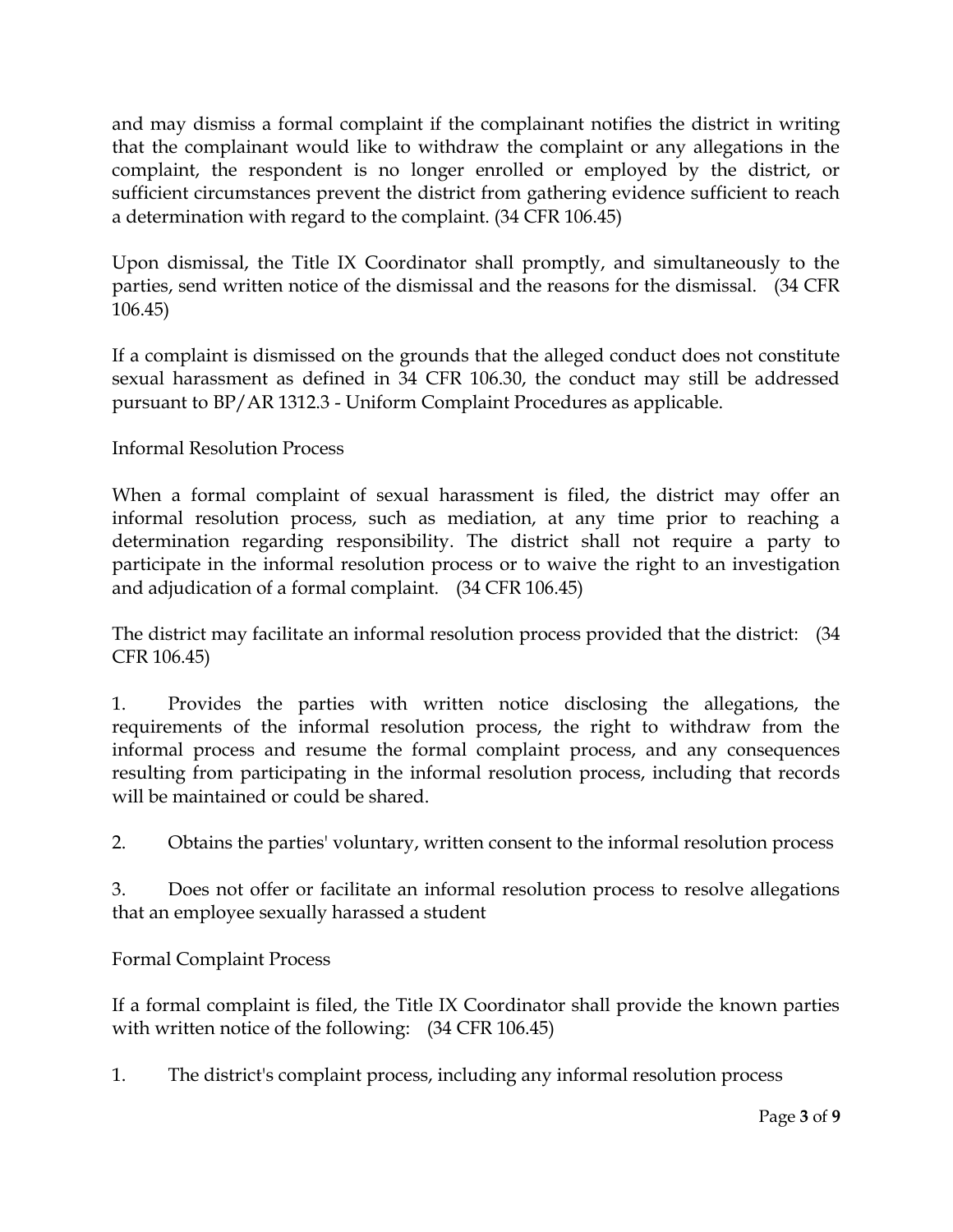2. The allegations potentially constituting sexual harassment with sufficient details known at the time, including the identity of parties involved in the incident if known, the conduct allegedly constituting sexual harassment, and the date and location of the alleged incident if known. Such notice shall be provided with sufficient time for the parties to prepare a response before any initial interview.

If, during the course of the investigation, the district investigates allegations about the complainant or respondent that are not included in the initial notice, the Title IX Coordinator shall provide notice of the additional allegations to the parties.

3. A statement that the respondent is presumed not responsible for the alleged conduct and that a determination regarding responsibility is made at the conclusion of the complaint process

4. The opportunity for the parties to have an advisor of their choice who may be, but is not required to be, an attorney, and the ability to inspect and review evidence

5. The prohibition against knowingly making false statements or knowingly submitting false information during the complaint process

The above notice shall also include the name of the investigator, facilitator of an informal process, and decision-maker and shall provide either party with no less than three calendar days to raise concerns of conflict of interest or bias regarding any of these persons.

During the investigation process, the district shall: (34 CFR 106.45)

1. Provide an equal opportunity for the parties to present witnesses, including fact and expert witnesses, and other inculpatory and exculpatory evidence

2. Not restrict the ability of either party to discuss the allegations under investigation or to gather and present relevant evidence

3. Provide the parties with the same opportunities to have others present during any grievance proceeding, including the opportunity to be accompanied to any related meeting or proceeding by the advisor of their choice, who may be, but is not required to be, an attorney

4. Not limit the choice or presence of an advisor for either the complainant or respondent in any meeting or grievance proceeding, although the district may establish restrictions regarding the extent to which the advisor may participate in the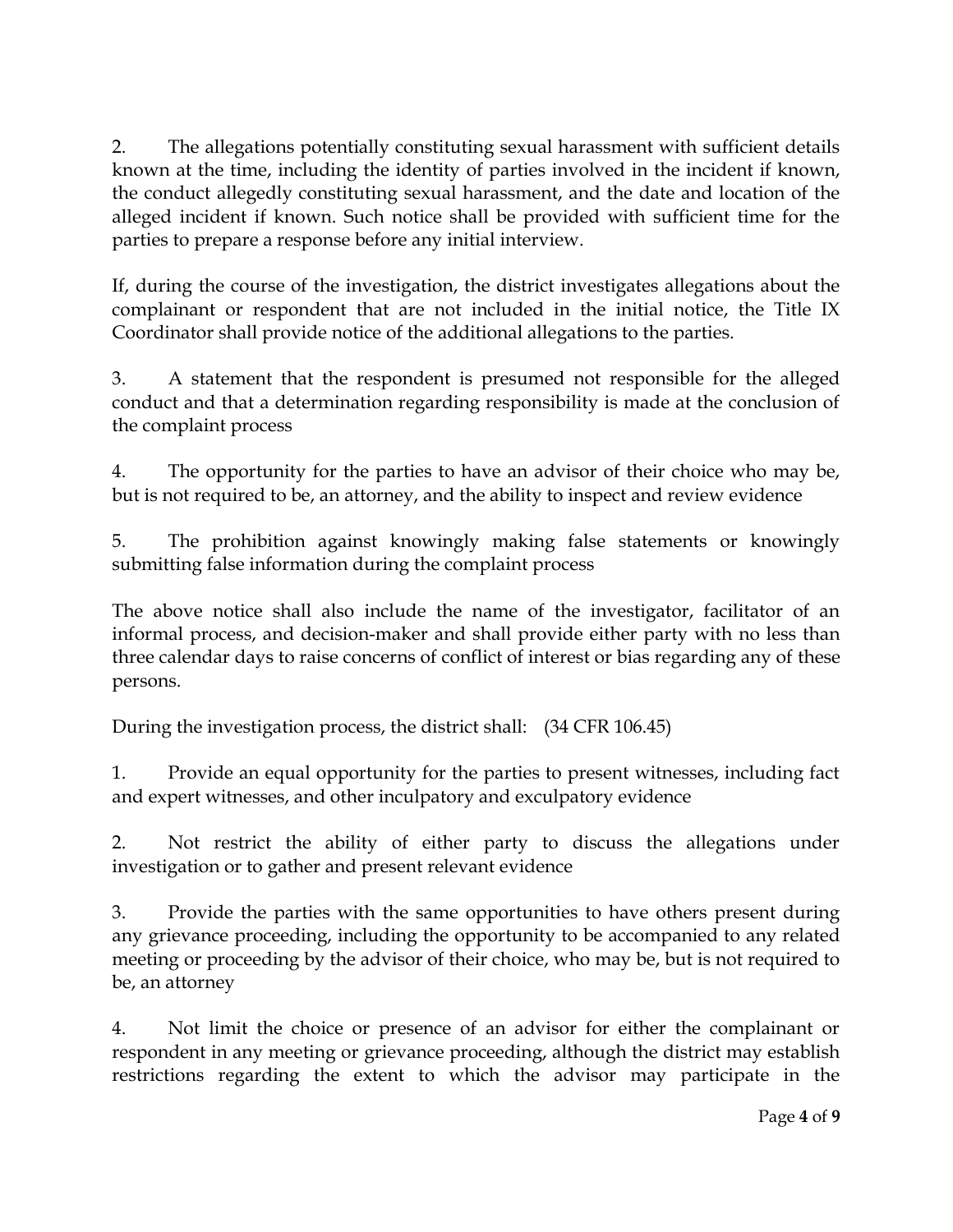proceedings as long as the restrictions apply equally to both parties

5. Provide, to a party whose participation is invited or expected, written notice of the date, time, location, participants, and purpose of all investigative interviews or other meetings, with sufficient time for the party to prepare to participate

6. Send in an electronic format or hard copy to both parties and their advisors, if any, the evidence that is directly related to the allegations raised in the complaint, and provide the parties at least 10 days to submit a written response for the investigator to consider prior to the completion of the investigative report

7. Objectively evaluate all relevant evidence, including both inculpatory and exculpatory evidence, and determine credibility in a manner that is not based on a person's status as a complainant, respondent, or witness

8. Create an investigative report that fairly summarizes relevant evidence and, at least 10 days prior to the determination of responsibility, send to the parties and their advisors, if any, the investigative report in an electronic format or a hard copy, for their review and written response

9. After sending the investigative report to the parties and before reaching a determination regarding responsibility, afford each party the opportunity to submit written, relevant questions that the party wants asked of any party or witness, provide each party with the answers, and allow for additional, limited follow-up questions from each party

Questions and evidence about the complainant's sexual predisposition or prior sexual behavior are not relevant, unless such questions and evidence are offered to prove that someone other than the respondent committed the conduct alleged by the complainant or if the questions and evidence concern specific incidents of the complainant's prior sexual behavior with respect to the respondent and are offered to prove consent.

Privacy rights of all parties to the complaint shall be maintained in accordance with applicable state and federal laws.

If the complaint is against an employee, rights conferred under an applicable collective bargaining agreement shall be applied to the extent they do not conflict with the Title IX requirements.

## Written Decision

The Superintendent shall designate an employee as the decision-maker to determine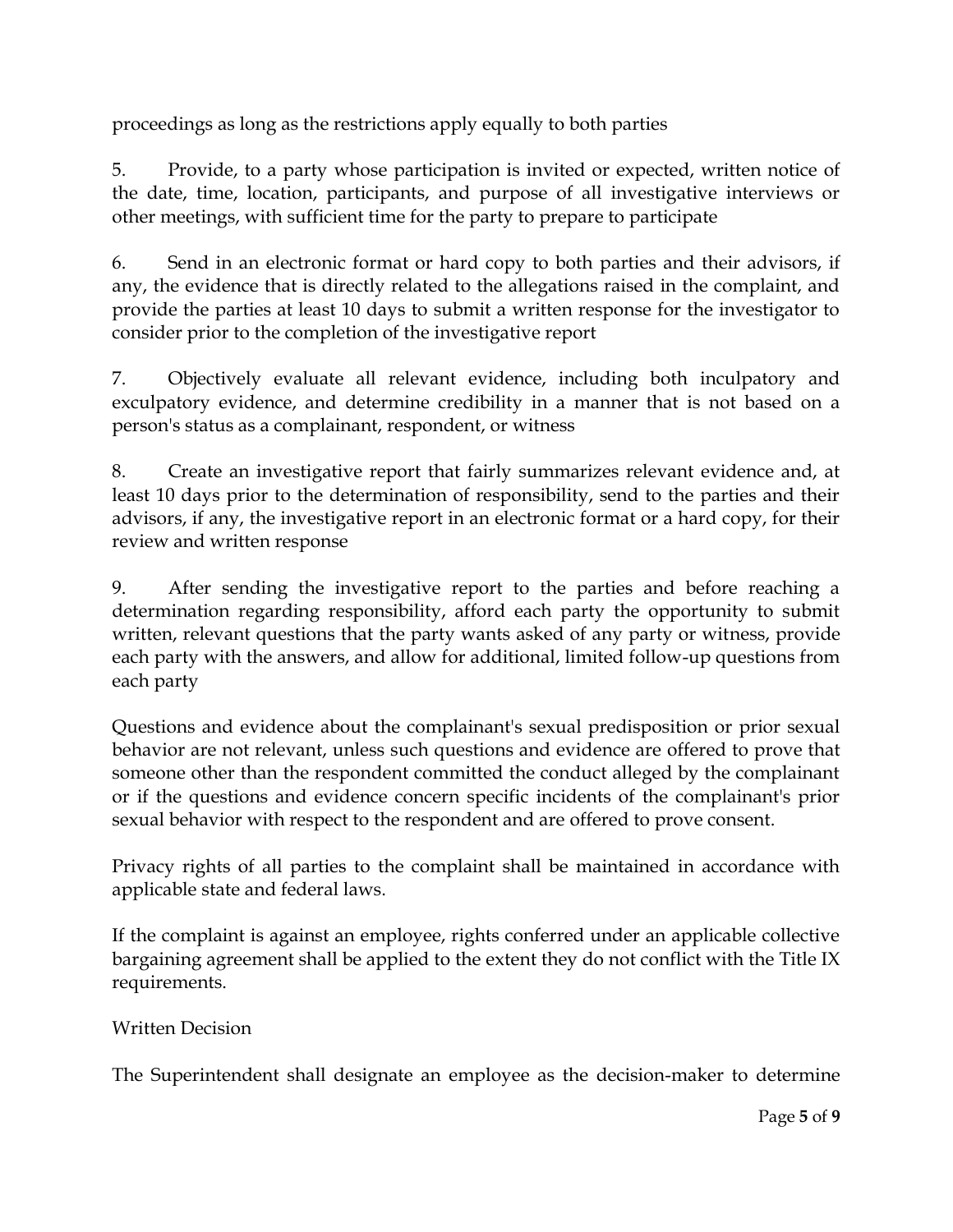responsibility for the alleged conduct, who shall not be the Title IX Coordinator or a person involved in the investigation of the matter. (34 CFR 106.45)

The decision-maker shall issue, and simultaneously provide to both parties, a written decision as to whether the respondent is responsible for the alleged conduct. (34 CFR 106.45)

The written decision shall be issued within 45 calendar days of the receipt of the complaint.

The timeline may be temporarily extended for good cause with written notice to the complainant and respondent of the extension and the reasons for the action. (34 CFR 106.45)

In making this determination, the district shall use the "preponderance of the evidence" standard for all formal complaints of sexual harassment. The same standard of evidence shall be used for formal complaints against students as for complaints against employees. (34 CFR 106.45)

The written decision shall include the following: (34 CFR 106.45)

1. Identification of the allegations potentially constituting sexual harassment as defined in 34 CFR 106.30

2. A description of the procedural steps taken from receipt of the formal complaint through the written decision, including any notifications to the parties, interviews with parties and witnesses, site visits, methods used to gather other evidence, and hearings held if the district includes hearings as part of the grievance process

3. Findings of fact supporting the determination

4. Conclusions regarding the application of the district's code of conduct to the facts

5. A statement of, and rationale for, the result as to each allegation, including a decision regarding responsibility, any disciplinary sanctions the district imposes on the respondent, and whether remedies designed to restore or preserve equal access to the district's educational program or activity will be provided by the district to the complainant

6. The district's procedures and permissible bases for the complainant and respondent to appeal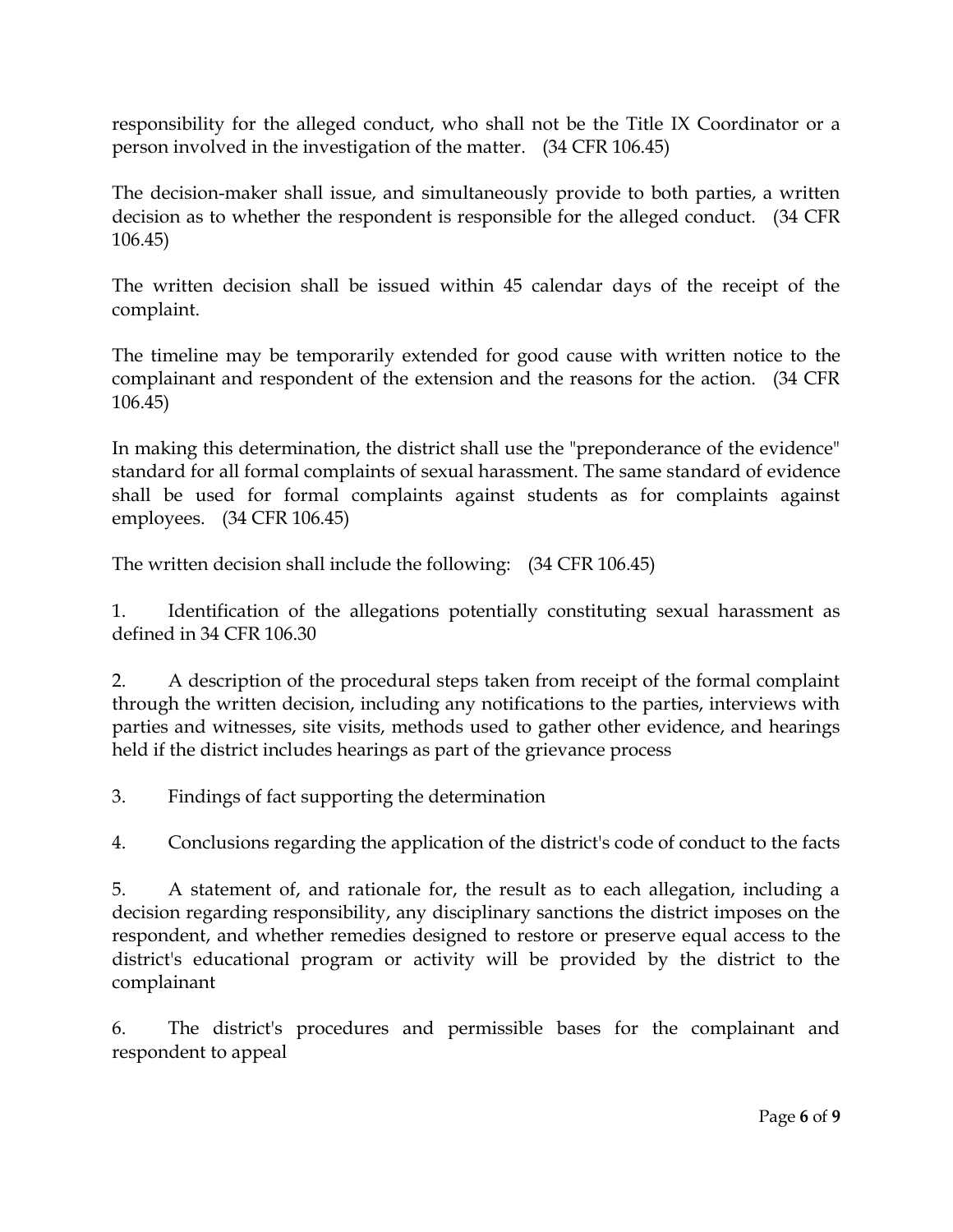# Appeals

Either party may appeal the district's decision or dismissal of a formal complaint or any allegation in the complaint, if the party believes that a procedural irregularity affected the outcome, new evidence is available that could affect the outcome, or a conflict of interest or bias by the Title IX Coordinator, investigator(s), or decision-maker(s) affected the outcome. If an appeal is filed, the district shall: (34 CFR 106.45)

1. Notify the other party in writing when an appeal is filed and implement appeal procedures equally for both parties

2. Ensure that the decision-maker(s) for the appeal is trained in accordance with 34 CFR 106.45 and is not the same decision-maker(s) who reached the determination regarding responsibility or dismissal, the investigator(s), or the Title IX Coordinator

3. Give both parties a reasonable, equal opportunity to submit a written statement in support of, or challenging, the outcome

4. Issue a written decision describing the result of the appeal and the rationale for the result

5. Provide the written decision simultaneously to both parties

An appeal must be filed in writing within 10 calendar days of receiving the determination, stating the grounds for the appeal and including any relevant documentation in support of the appeal. Appeals submitted after this deadline are not timely and shall not be considered. Either party has the right to file a complaint with the U.S. Department of Education's Office for Civil Rights.

A written decision shall be provided to the parties within 20 calendar days from the receipt of the appeal.

## Remedies

When a determination of responsibility for sexual harassment has been made against the respondent, the district shall provide remedies to the complainant. Such remedies may include the same individualized services described above in the section "Supportive Measures," but need not be nondisciplinary or nonpunitive and need not avoid burdening the respondent. (34 CFR 106.45)

## Corrective/Disciplinary Actions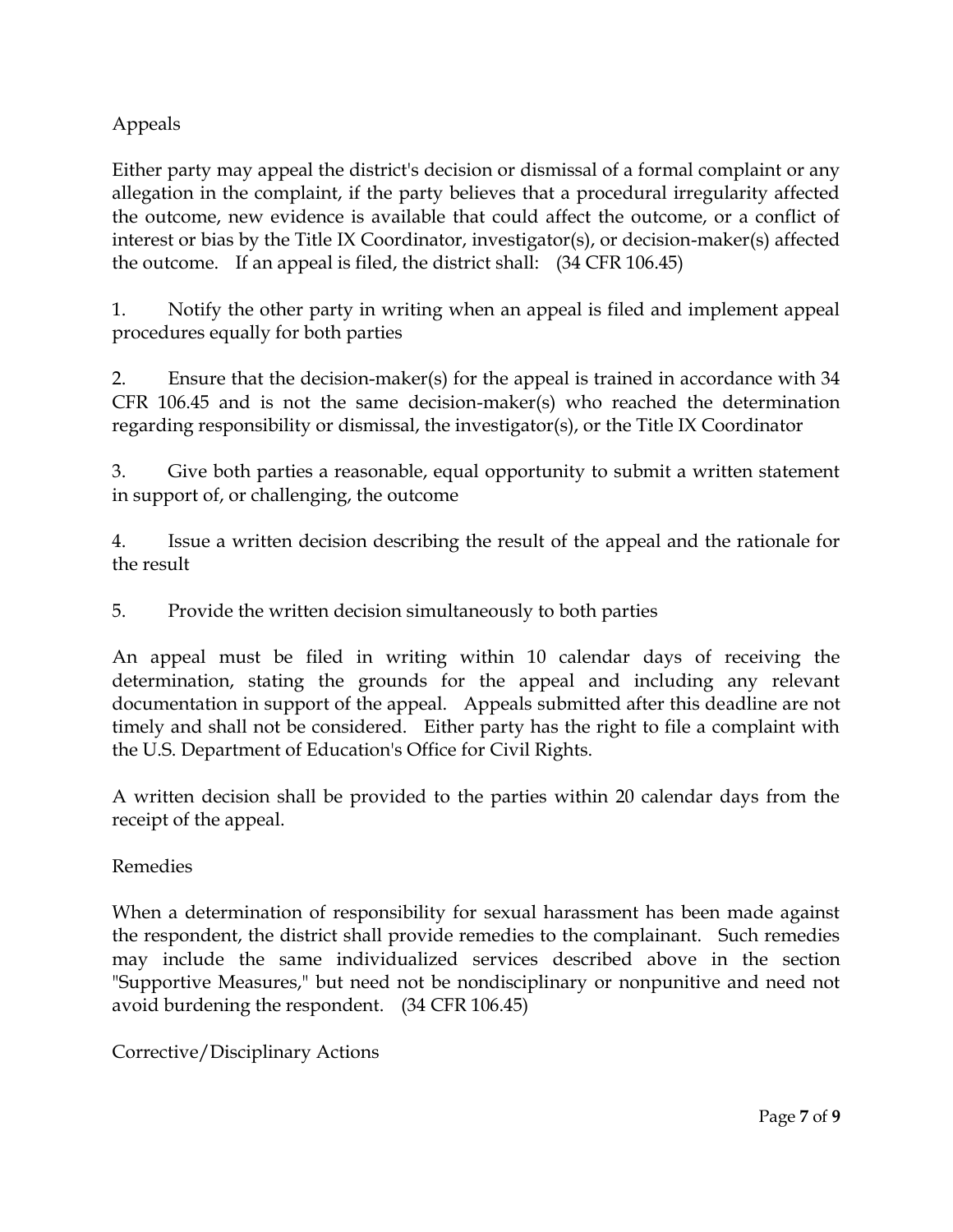The district shall not impose any disciplinary sanctions or other actions against a respondent, other than supportive measures as described above in the section "Supportive Measures," until the complaint procedure has been completed and a determination of responsibility has been made. (34 CFR 106.44)

For students in grades 4-12, discipline for sexual harassment may include suspension and/or expulsion. After the completion of the complaint procedure, if it is determined that a student at any grade level has committed sexual assault or sexual battery at school or at a school activity off school grounds, the principal or Superintendent shall immediately suspend the student and shall recommend expulsion. (Education Code 48900.2, 48915)

(cf. 5144 - Discipline) (cf. 5144.1 - Suspension and Expulsion/Due Process)

Other actions that may be taken with a student who is determined to be responsible for sexual harassment include, but are not limited to:

- 1. Transfer from a class or school as permitted by law
- 2. Parent/guardian conference
- 3. Education of the student regarding the impact of the conduct on others
- 4. Positive behavior support
- 5. Referral of the student to a student success team

(cf. 6164.5 - Student Success Teams)

6. Denial of participation in extracurricular or cocurricular activities or other privileges as permitted by law

(cf. 6145 - Extracurricular and Cocurricular Activities)

When an employee is found to have committed sexual harassment or retaliation, the district shall take appropriate disciplinary action, up to and including dismissal, in accordance with applicable law and collective bargaining agreement.

(cf. 4117.7/4317.7 - Employment Status Report) (cf. 4118 - Dismissal/Suspension/Disciplinary Action) (cf. 4119.11/4219.11/4319.11 - Sexual Harassment)